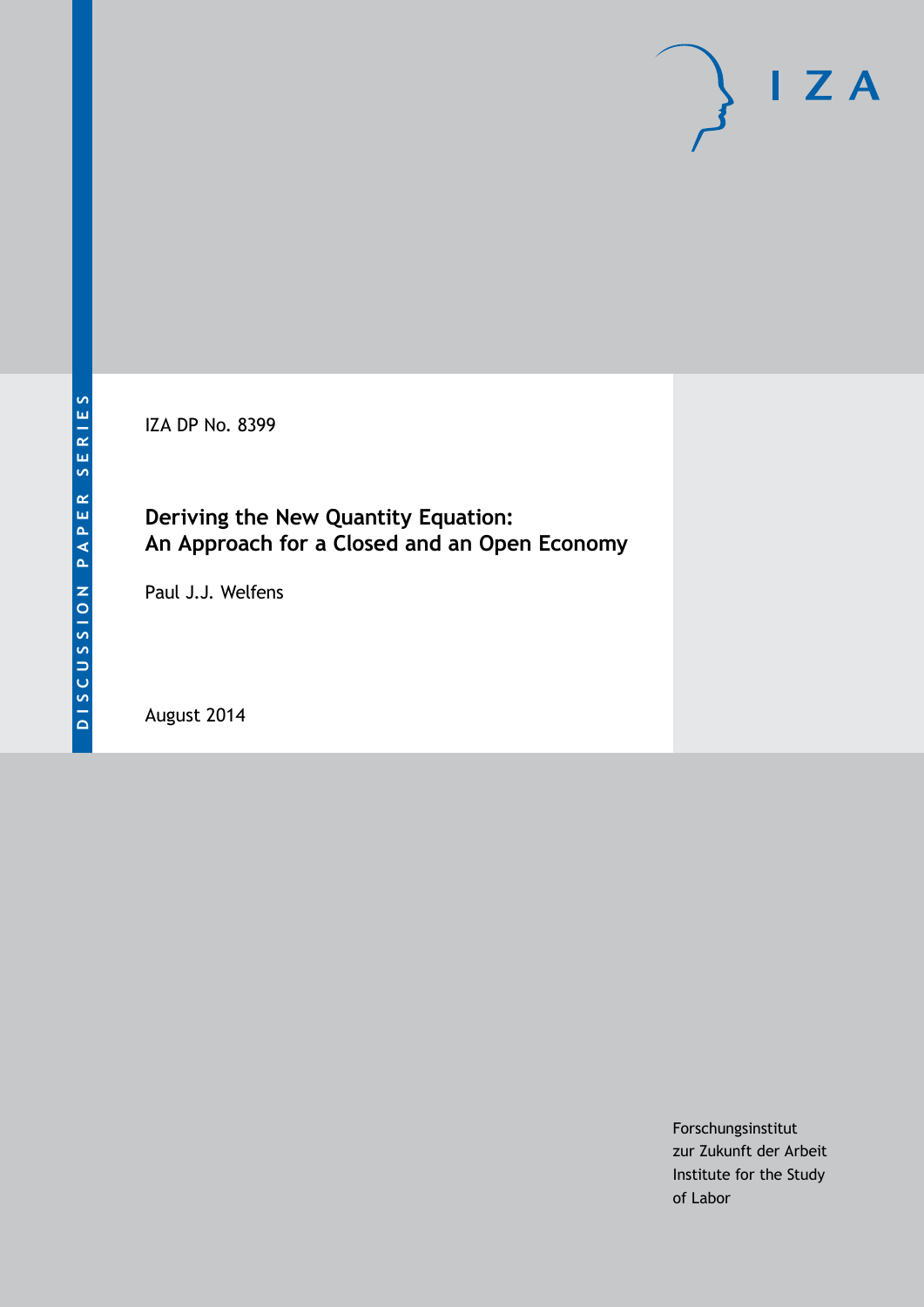# **Deriving the New Quantity Equation: An Approach for a Closed and an Open Economy**

### **Paul J.J. Welfens**

*EIIW and Schumpeter School, University of Wuppertal, Sciences Po, IZA and AICGS/Johns Hopkins University*

### Discussion Paper No. 8399 August 2014

IZA

P.O. Box 7240 53072 Bonn Germany

Phone: +49-228-3894-0 Fax: +49-228-3894-180 E-mail: [iza@iza.org](mailto:iza@iza.org)

Any opinions expressed here are those of the author(s) and not those of IZA. Research published in this series may include views on policy, but the institute itself takes no institutional policy positions. The IZA research network is committed to the IZA Guiding Principles of Research Integrity.

The Institute for the Study of Labor (IZA) in Bonn is a local and virtual international research center and a place of communication between science, politics and business. IZA is an independent nonprofit organization supported by Deutsche Post Foundation. The center is associated with the University of Bonn and offers a stimulating research environment through its international network, workshops and conferences, data service, project support, research visits and doctoral program. IZA engages in (i) original and internationally competitive research in all fields of labor economics, (ii) development of policy concepts, and (iii) dissemination of research results and concepts to the interested public.

<span id="page-1-0"></span>IZA Discussion Papers often represent preliminary work and are circulated to encourage discussion. Citation of such a paper should account for its provisional character. A revised version may be available directly from the author.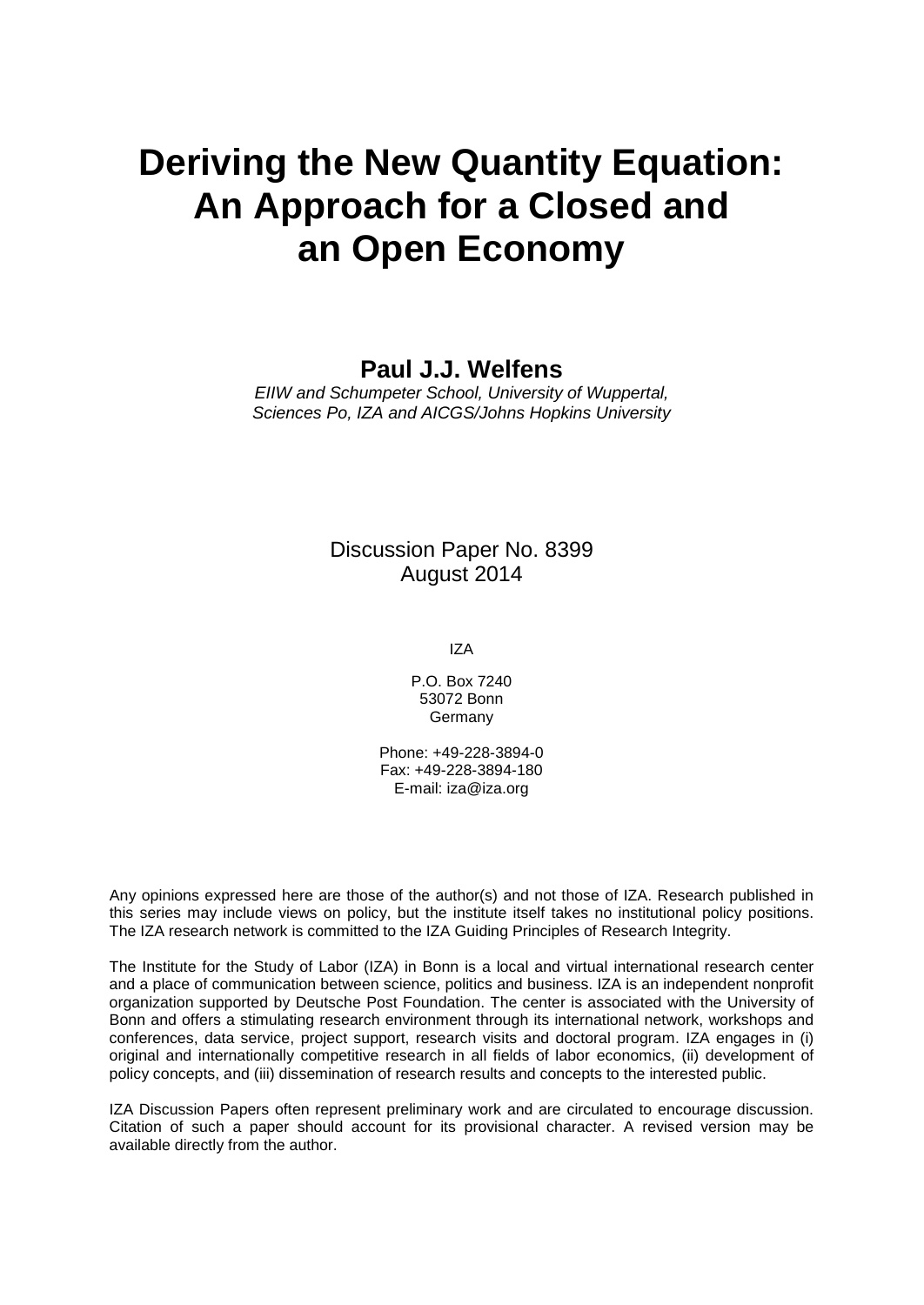IZA Discussion Paper No. 8399 August 2014

# **ABSTRACT**

# **Deriving the New Quantity Equation: An Approach for a Closed and an Open Economy[\\*](#page-1-0)**

This theoretical contribution shows a simple way in which the quantity equation can be derived as a long-term equilibrium solution for the case of a closed economy and an open economy, respectively. It is shown first for the case of a closed economy which parameters stand behind "velocity" and that indeed there are arguments why velocity should be constant over time – assuming a specific parameter set of the goods market. It is noteworthy that the quantity equation can be derived both in a demand-side context and in a long run supply-side approach. Moreover, a new derivation is presented for the case of an open economy and it is shown that trade as well as foreign direct investment should be expected to have an influence on the price level and the inflation rate, respectively. Finally, the analysis suggests that financial market activities should have an impact on the price level.

JEL Classification: E00, F41, E50, E52, H20

Keywords: macroeconomics, open economy, quantity equation, monetary policy, tax policy

Corresponding author:

Paul J.J. Welfens University of Wuppertal Rainer-Gruenter-Str. 21 42119 Wuppertal Germany E-mail: [welfens@wiwi.uni-wuppertal.de](mailto:welfens@wiwi.uni-wuppertal.de)

I gratefully acknowledge technical support by Murat Ismail and David Hanrahan. Moreover I appreciate discussions with Jens Perret (Schumpeter School of Business and Economics) and Thomas Gries, University of Paderborn. The usual disclaimer applies.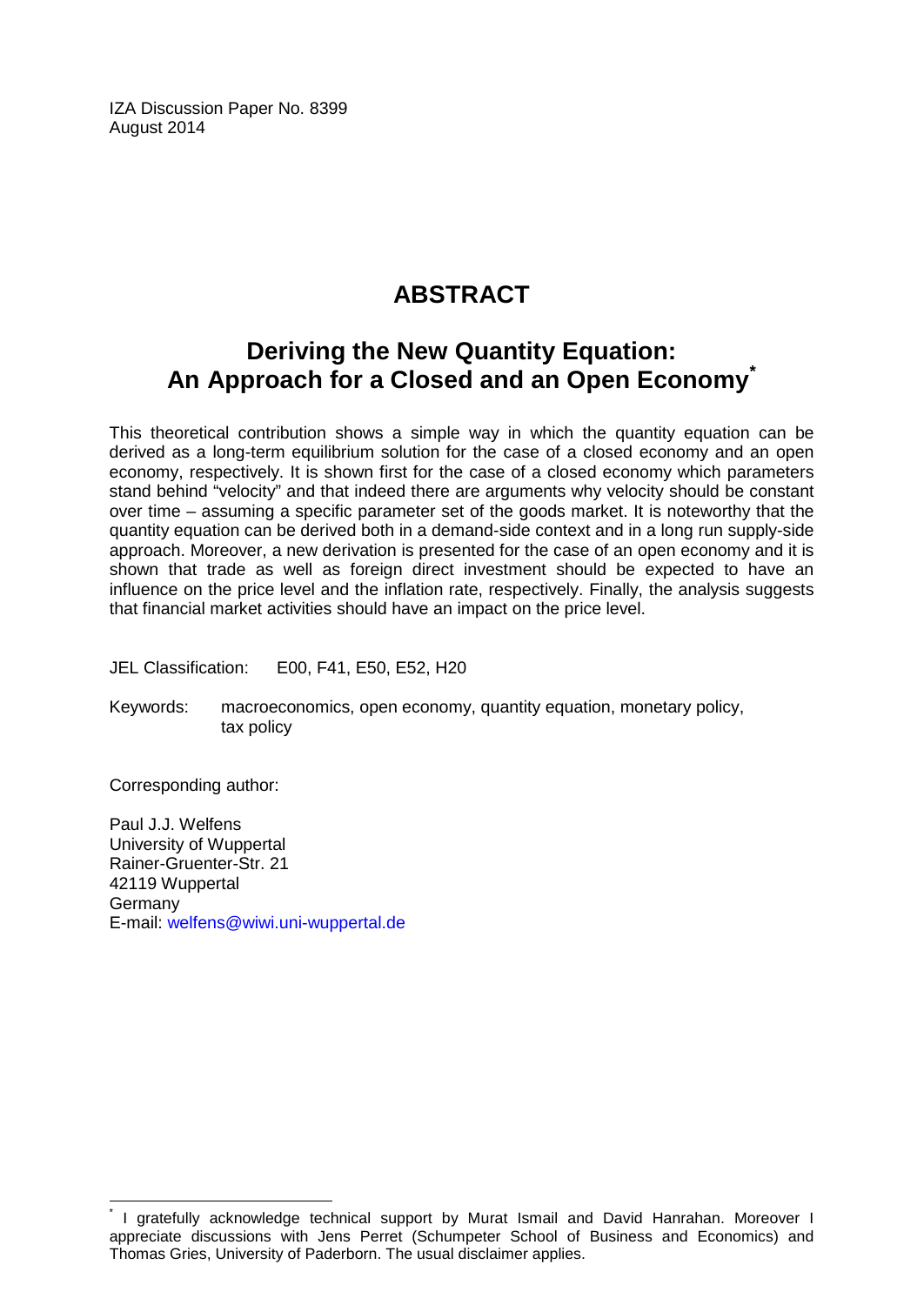# **Table of contents**

| Appendix: Supply-side View on the Quantity Equation: Simple Monetary Growth |  |
|-----------------------------------------------------------------------------|--|
|                                                                             |  |
|                                                                             |  |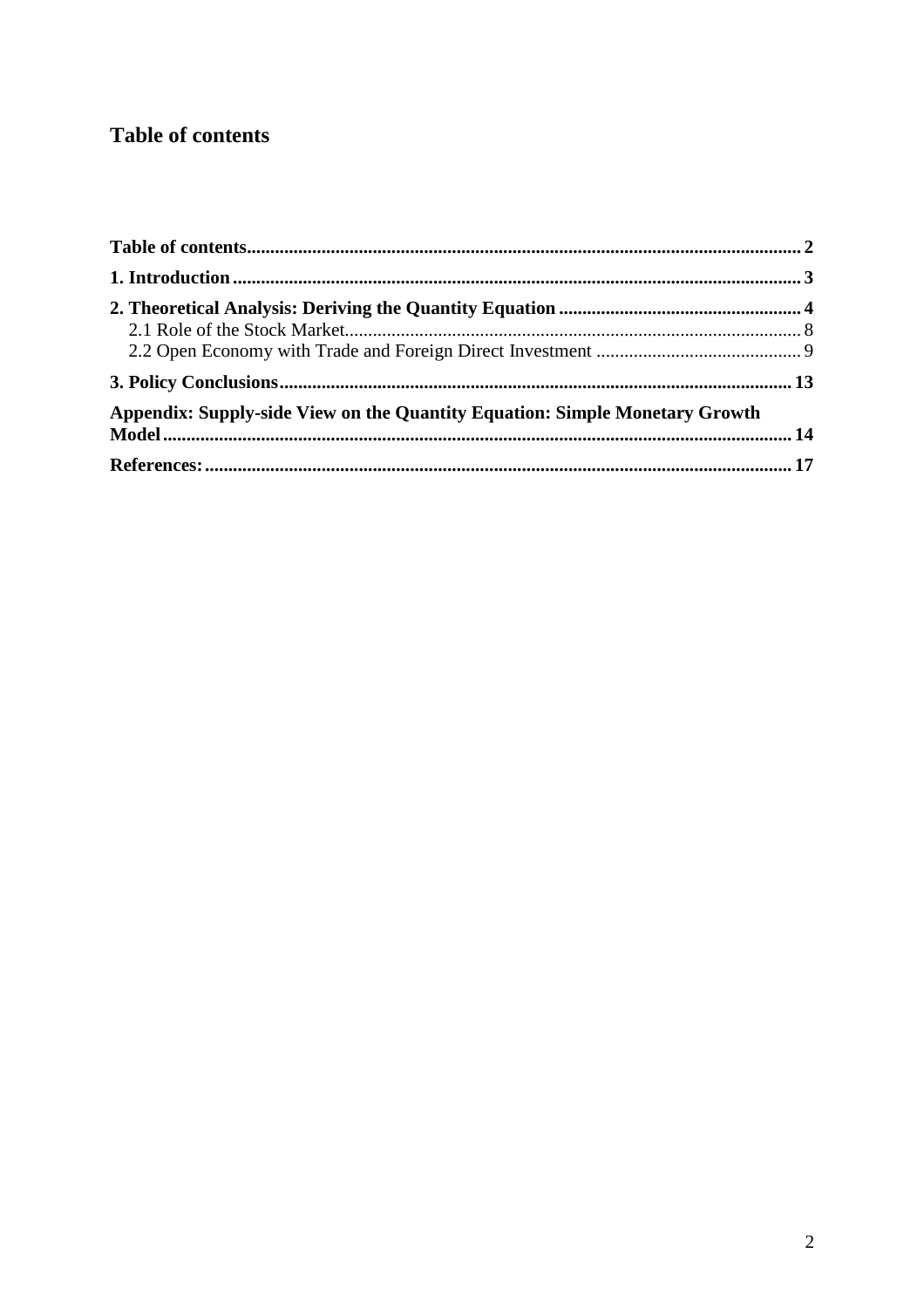#### **1. Introduction**

The quantity equation is a famous theoretical approach dating back to Irving Fisher (1911). It has enjoyed a prominent role in the monetarist debate where Milton Friedman (1968) has emphasized this equation in several contributions. The equation states that in a monetary economy there is a relationship between the stock of money (M), the price level (P), velocity (V) and real output (Y):

 $(1)$   $MV = PY$ 

One view to interprete this equation is to consider MV to reflect aggregate nominal (long term) demand, an alternative interpretation is to consider the quantity equation as an implicit money market equilibrium condition where the subsequent equation shows on the right-hand side the nominal demand for money:

#### (2)  $M = V'(...)PY$

Here V' is the inverse of V, and V' is assumed to be a negative function of the nominal interest rate (hence V is a positive function of the interest rate) which is assumed to be composed of the sum of the real interest rate r and the expected inflation rate  $π<sup>E</sup>$ . Often it has been assumed in the monetary debate – in contrast to KEYNES (1936) - that velocity V is constant and, therefore, the growth rate of the money supply minus the growth rate of output is then equal to the inflation rate dlnP/dt. However, what is missing is a derivation of the quantity equation; the simple argument that transaction demand is proportionate to nominal output is only one possible approach. In the following analysis the quantity equation is derived in a new way for both the case of a closed economy and the case of an open economy. As it can be shown that V is actually composed of several parameters related to components of aggregate demand, one gets a better idea about the nature of the variable V; and possibly als why V is declining over time in industrialized countries.

It is shown at first for the case of a closed economy which parameters stand behind "velocity" and that there are indeed arguments why velocity should be constant over time – under very specific conditions. Moreover, a similar derivation is shown for the case of an open economy and it is shown that trade, as well as foreign direct investment, should be expected to have an influence on the price level and the inflation rate, respectively. Finally, the analysis suggests that financial market activities should have an impact on the price level: The larger the real stock market price is, the lower the equilibrium price level will be, so that a structural boom in the stock market – raising the level of the stock market price index relative to the output price level – will go along with a dampening effect on the price level.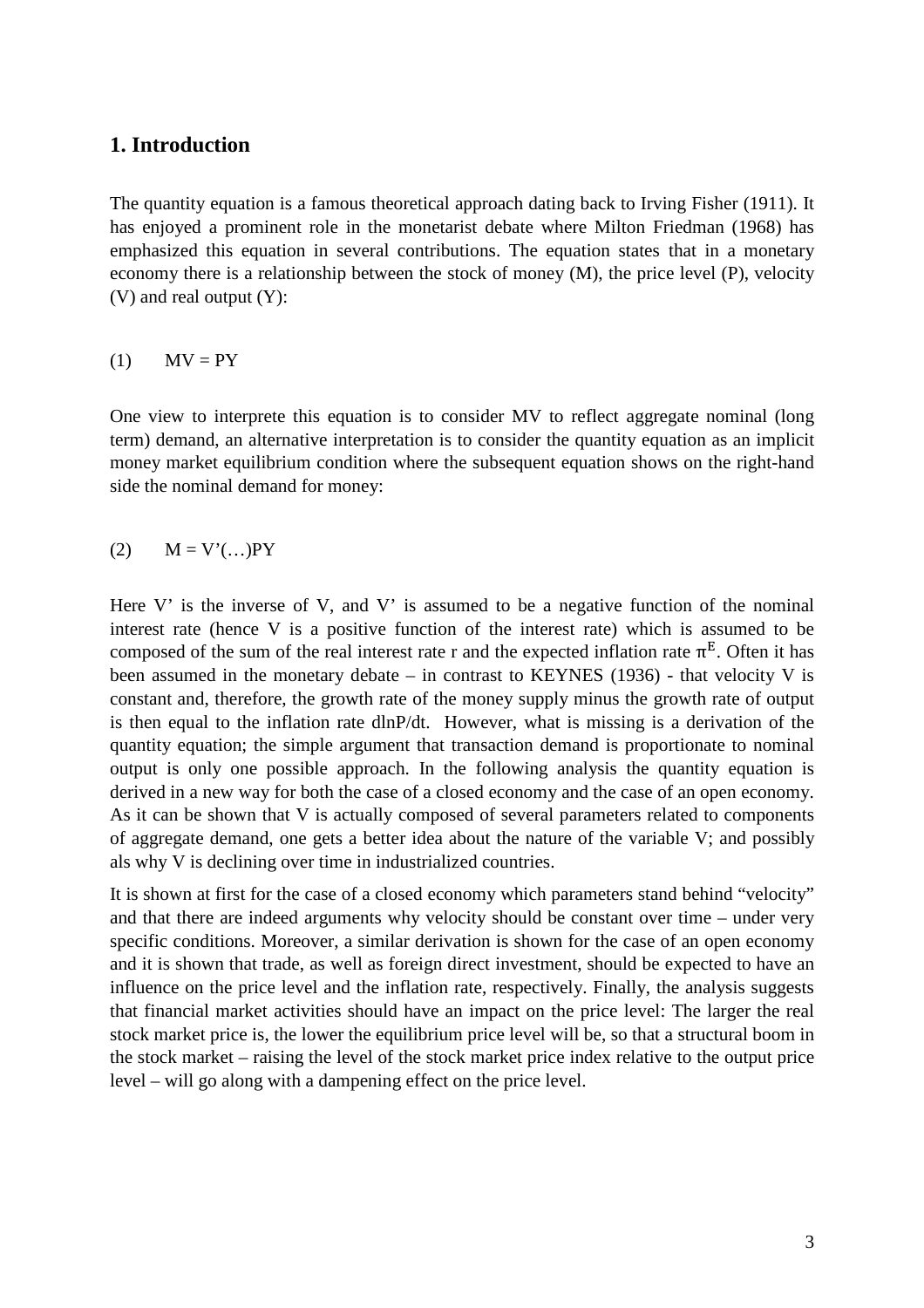#### **2. Theoretical Analysis: Deriving the Quantity Equation**

Given standard microeconomic analysis it is natural to set up an explanation for the price level development on the basis of the excess demand in the aggregate goods market. How will demand expansion affect the price level dynamics? It is assumed for simplicity that aggregate supply Y is demand driven or exogenous so that we, with  $\lambda$  as a positive parameter (and t denoting the time index), have:

$$
(3) \qquad (dP/dt) = \lambda (Y^d - Y)P
$$

Thus the aggregate nominal excess demand determines dP/dt; in traditional approaches the real excess demand is considered. Aggregate real demand is  $Y<sup>d</sup>$  and in a closed economy it is the sum of real consumption C, real investment I and real government consumption G; for the sake of simplicity it will be assumed that  $G = \gamma Y$  and that net investment  $I^{net} = v'Y(v' > 0)$ . By assumption there is no depreciation of capital. It is assumed that consumption is proportionate to disposable income  $Y(1 - \tau)$  where  $\tau$  is the income tax rate; moreover C is proportionate to the stock of real money M/P so that  $C = c(1 - \tau)Y + c'M/P$  ( $0 < c < 1$ ; c' $> 0$ ). In a nutshell M/P stands for wealth of private households. Thus, aggregate demand can be written as:

(4) 
$$
Y^d = c(1 - \tau)Y + c'M/P + v'Y + \gamma Y
$$

The price adjustment equation therefore reads in a perfect foresight setting:

(5) 
$$
(dP/dt)/P = \lambda (c(1 - \tau)Y + c^*M/P + v^*Y + \gamma Y - Y)
$$

Multiplying by P and rearranging gives:

(6) 
$$
dP/dt + \lambda(1 - c(1 - \tau) - v' - \gamma)YP = \lambda c'M
$$

It is assumed that  $(1 - c(1 - \tau) - v' - \gamma)$  is positive; if it were negative the price level would increase all the time since the solution of a simple differential equation  $dx/dt + a'x = b'$  is  $x(t)$  $= C' e^{A't} + b'/a'$  where a' and b' are positive parameters while C' is determined from the original conditions (time index is t and initially  $t=0$ ; e' is the Euler number); the long term solution  $x#$  therefore is  $b'/a'$ .

Denoting the steady state value by  $P#$  the solution for  $P(t)$  is given by (with C' to be determined from the initial equilibrium in  $t=0$ :

(7) 
$$
P(t) = C' e^{-\lambda(1 - c(1 - \tau) - v' - \gamma)Yt} + P\#
$$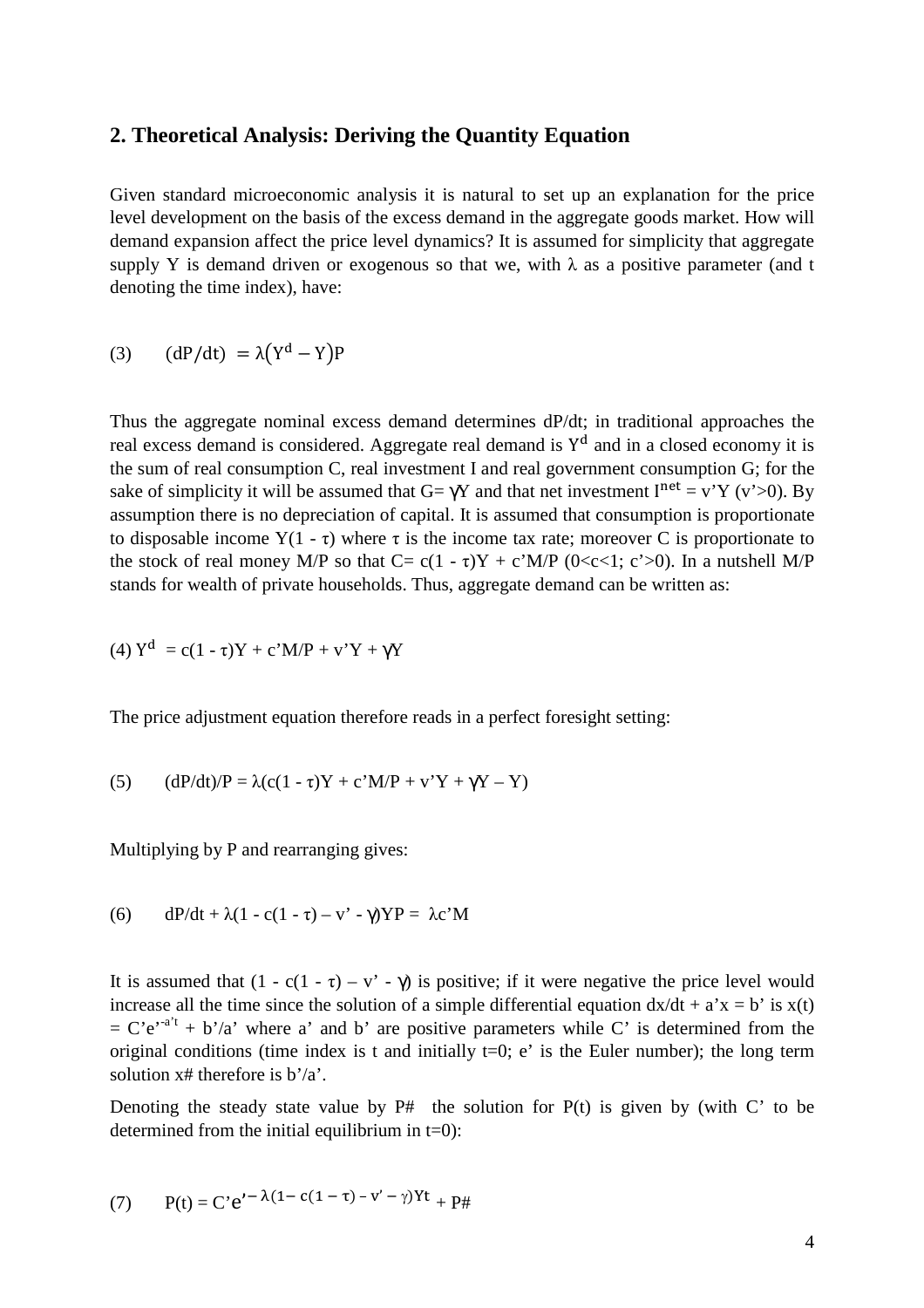The long-term equilibrium price level (with the time index t approaching infinity) thus is:

(8) 
$$
P# = c^*M/[(1 - c(1 - \tau) - v^* - \gamma)Y] = VM/Y
$$

Note that P# is a long-term solution for the price level dynamics of the economy considered. The long run comparative statics are fully in line with the quantity equation and indeed we have:

(9) 
$$
V = c'/(1 - c(1 - \tau) - v' - \gamma)
$$

From equation (8) it follows after taking logs – while assuming that  $c(1 - \tau) - v' - \gamma$  is close to zero – and taking the time derivative that

(8') dlnP#/dt = dln(M/P)/dt – dlnY/dt + (1-  $\tau$ )dc/dt – cd $\tau$ /dt + dv'/dt + d $\gamma$ /dt

A rise of the income tax rate will reduce the steady state price level and the respective semielasticity is less than unity (if  $0 < c < 1$ ). In an enhanced setup on could consider the impact of the income tax rate on output and the growth rate of Y, respectively.

The short-term and medium-term adjustment dynamics could indeed bring additional insights; with respect to the parameter  $\lambda$  one might assume that it is a positive function of (c+v')/ $\gamma$ , namely under the assumption that the private sectors' transactions take place in a more price responsive environment than government consumption: This points to empirical questions not considered here. An alternative specification of the price level equation might be explored: As regards the basic price level adjustment equation (3) it might be adequate to use instead

(3')  $(dP/dt) = \lambda [(Y^d - Y)/Y]P = \lambda [(Y^d/Y - 1)]P = \lambda [(Y \# (1 - h''u) - 1)]P$ 

This would bring a change for the interim adjustment dynamics where it has been assumed that  $Y^d/Y$  in turn is the capacity utilization;  $Y^{\#}$  is long run equilibrium income that can be derived from a production function  $Y=(M/P)^{B'}K^{B}(AL)^{1-B-B'}$  and (with  $\tau$  denoting the income tax rate) a savings function  $S = s(1-\tau)Y$ ; knowledge A and population L are given (one can define k':=K/(AL); y':= Y/(AL); m':=M/(AL)), the rate of capital depreciation is  $\delta$  and the goods market equilibrium condition is  $S = dK/dt + \delta K$  (WELFENS, 2011); the assumption behind this production function is that real money balances enter the production function as a positive external effect of households' holdings of real money balances (it should be notet that assuming that central banks adopts a policy  $(M/P)/(AL) = \mu$ " – where  $\mu$ ">0 – the steady state solution for output relative to labor in efficiency units  $y^*$  then is given by the expression  $y'$  = m<sup>,  $B'/(1-B)$ </sup> (s(1- $\tau$ )/ $\delta$ )<sup> $B/(1-B)$ </sup>; this expression shows that in the specific case of  $B'=(1-B)$  there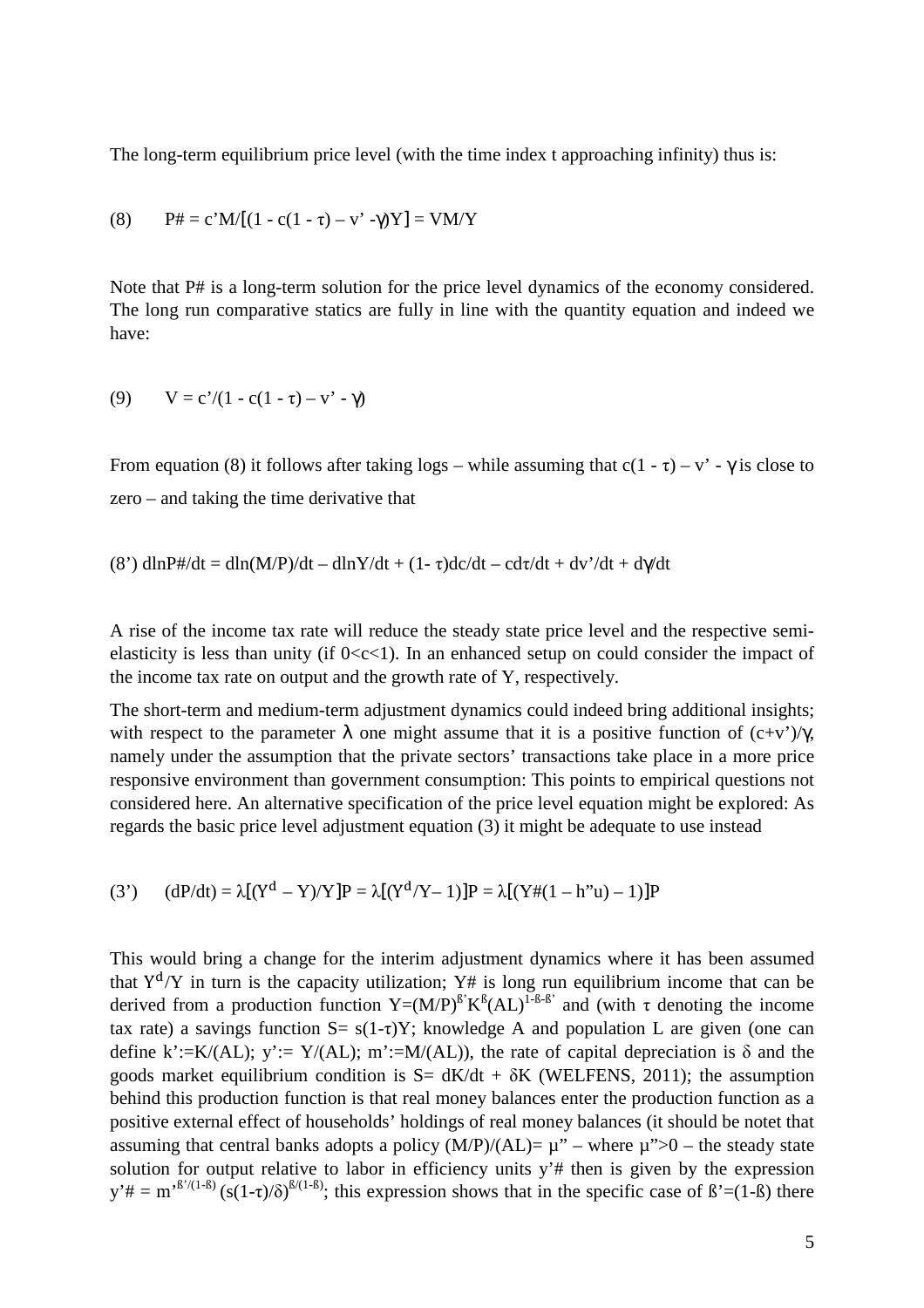is supply-side quantitiy equation that is derived from a monetary growth model and that output relative to efficiency units can be decomposed in the standard term from the Solow model and the term  $m^{B/(1-\tilde{B})}$  (for details see appentdix). The implication of the money supply rule in a modified setup with a given L and an exogenous growth rate of knowledge (a; thus a will be equal to output growth in the steady state) is that the inflation rate will be equal to the growth rate of money supply growth rate minus the growth rate of output while (M/P)/(AL) is a determinant of the level of the growth path).

Capacity utilization can be linked to the unemployment rate u (h" standing for a positive parameter); the higher capacity utilization, the lower the unemployment rate will be. This does imply an indirect link to the Phillips curve in a specific form, in the context of inflationary expectations the link will be somewhat different – as implied by the subsequent inflation adjustment equation. As soon as there are positive inflation expectations one may argue that the relevant adjustment dynamics in goods markets are determined rather by an equation for the inflation rate  $\pi$  (note 0<B"<1) which basically can be written (with  $\mu$ denoting the growth rate of the money supply) as:

(10) 
$$
d\pi/dt = (\mu - a)\pi^{\beta} - \Omega^{\gamma}\pi
$$

(11) 
$$
\pi \# = ((\mu - a)/\Omega^*)^{1/(1-\beta^*)}
$$

The mechanics and basic arguments presented here for price level adjustment are not much different from what is relevant in an inflation context; except for the special problem of bracket creep which means that taxation is artificially reinforced by inflation (unless government uses income tables that are fully indexed with respect to the price level).

In the subsequent analysis the focus is on an economy with an expected zero inflation rate and the focus indeed is on the price level dynamics. From a policy perspective V is constant – for given parameters; but V is a negative function of the income tax rate  $\tau$ ; an aspect which has been neglected in traditional analysis. Indeed, so far no analytical link has been made between velocity V and the goods market except for authors referring to transaction technology. V is also a positive function of the government expenditure parameter  $\gamma$  and the marginal consumption ratios c and c' respectively; and the investment parameter v'.

Referring to standard insights from empirical analysis: Does the nominal interest rate play a role for velocity? Consider an economy in which there is government debt and hence interest income accruing to households is  $Y + iB/P$  (B is nominal short-term government debt and non-indexed bonds, respectively); government has to pay a nominal interest rate that will exceed the real interest rate r in the case of inflation, since inflation erodes the present value of the principal paid at the end of maturity. Assume that government has a target ratio (B/P)/Y  $= \theta$  so that B/P = $\theta$ Y. Thus, the modified consumption function can now be written as

(12) 
$$
C = c(1 + i\theta) (1-\tau)Y + c^*M/P.
$$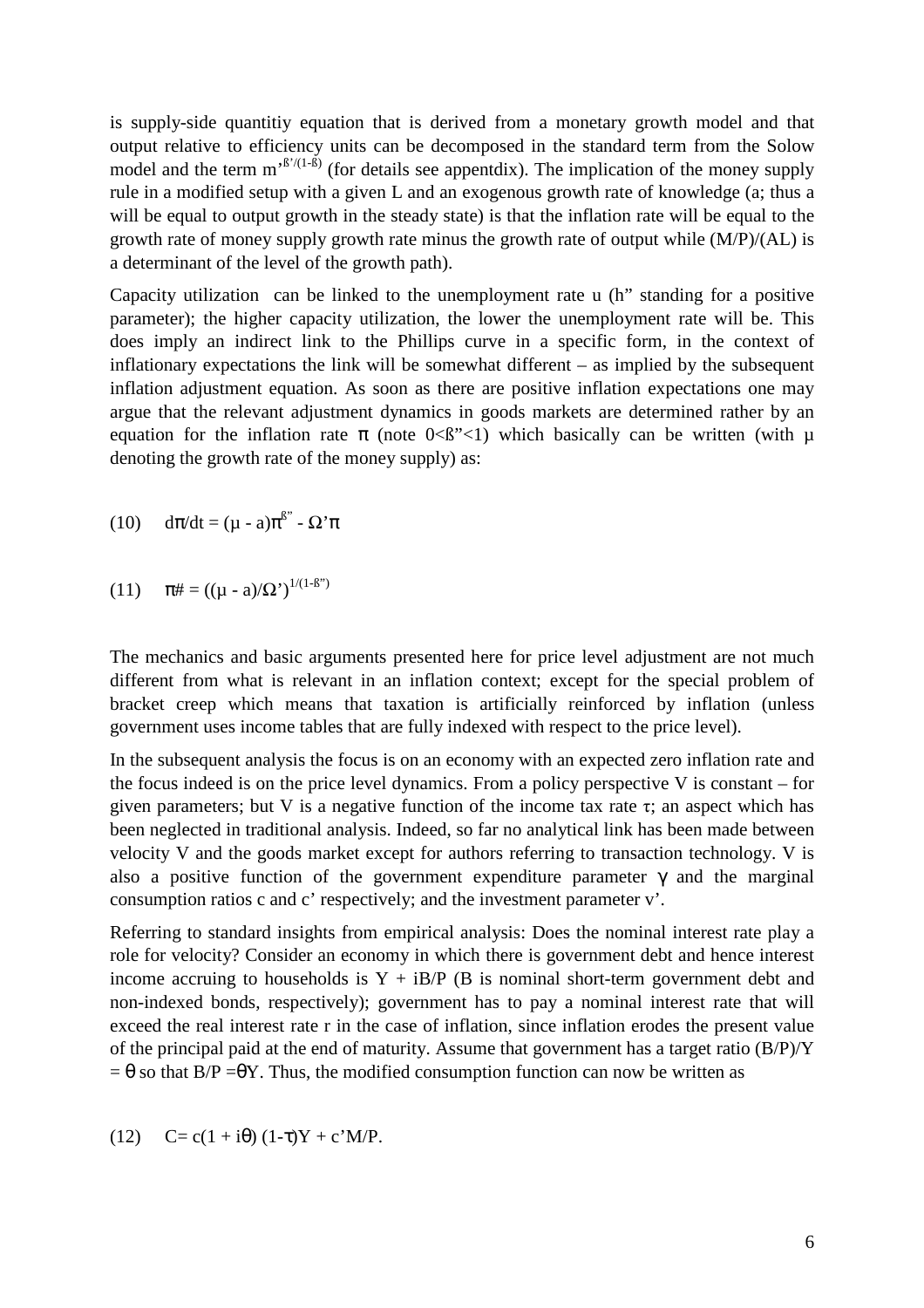In an economy with zero expected inflation the nominal interest rate i has, of course, to be replaced by r. It is noteworthy that a long-term perspective for the consumption function would suggest to modify the equation along the sense of Friedman's permanent income (Friedman, 1968) or Welfens (2011) who has suggested to use a specific concept of permanent income which is a linear combination of current income and the steady state income as obtained from a growth model; a simple way to switch to a more long-term perspective would be to assume that households expect the current income to continue in the future so that one may specific the consumption function as  $C = c(1 + i\theta)(1-\tau)Y/\tau + c'M/P$ . With a given real interest rate the permanent gross income simply is Y/r, but no crucial additional insights are gained from this for our price level analysis; however, one should notice that profit maximization for the case of a Cobb-Douglas production function (in a setup with no capital depreciation;  $\beta$  is the output elasticity of capital) implies  $\beta Y/K = r$  and hence Y/r can be replaced by K/ $\beta$ : In such a modified setup the long run consumption function is, thus, completely determined by asset stocks, not by current income:

(13) 
$$
C = [c(1 + i\theta)(1-\tau)/\beta]K + c^*M/P.
$$

Furthermore, let us consider the direct role of expected inflation in consumption. If households anticipate inflation – hence the expected inflation rate is positive –, current consumption will be reduced in an imperfect taxation system and with workers' uncertainty about future wage income dynamics. Now the consumption demand  $C$  is modified to read:  $C=$  $c(1 + i\theta)(1 - \tau)Y + c'(M/P) - h'\pi^{E}(1-\beta)Y$  where h is a positive parameter and  $(1-\beta)Y$  is labor income ( $0 < B < 1$ ; one may assume a macroeconomic production function  $Y = K^{B}L^{1-B}$  where K is the capital stock and L is labor input. Thus, workers are assumed to reduce real consumption as a consequence of anticipated inflation, possibly due to either anticipated bracket creep problems or because the anticipated future nominal wage increases are below the inflation rate.

(14) 
$$
V = c'/[(1 - c(1 + i\theta)(1 - \tau) - h'\pi^{E}(1-\beta) - v' - \gamma)]
$$

(15) 
$$
V = c'/[(1 - c(1 - \tau) - ci\theta(1 - \tau) - h'\pi^{E}(1-\beta) - v' - \gamma)]
$$

Thus, V is a positive function of the nominal interest rate and the expected inflation, respectively. Since  $i = r + \pi^{E}$  the expected inflation rate enters V twice. It is well known that velocity is declining in the long run in the US and other OECD countries. Looking at the above equation, a rise of the income tax rate or a decline of the investment-GDP ratio could explain the long term increase of V. The ratio of nominal investment to nominal GDP has declined in many industrialized countries and NICs due to the fact information & communication technology investment – here absolute prices are declining over time – has played an increasing role in total investment over time (Welfens/Perret, 2014).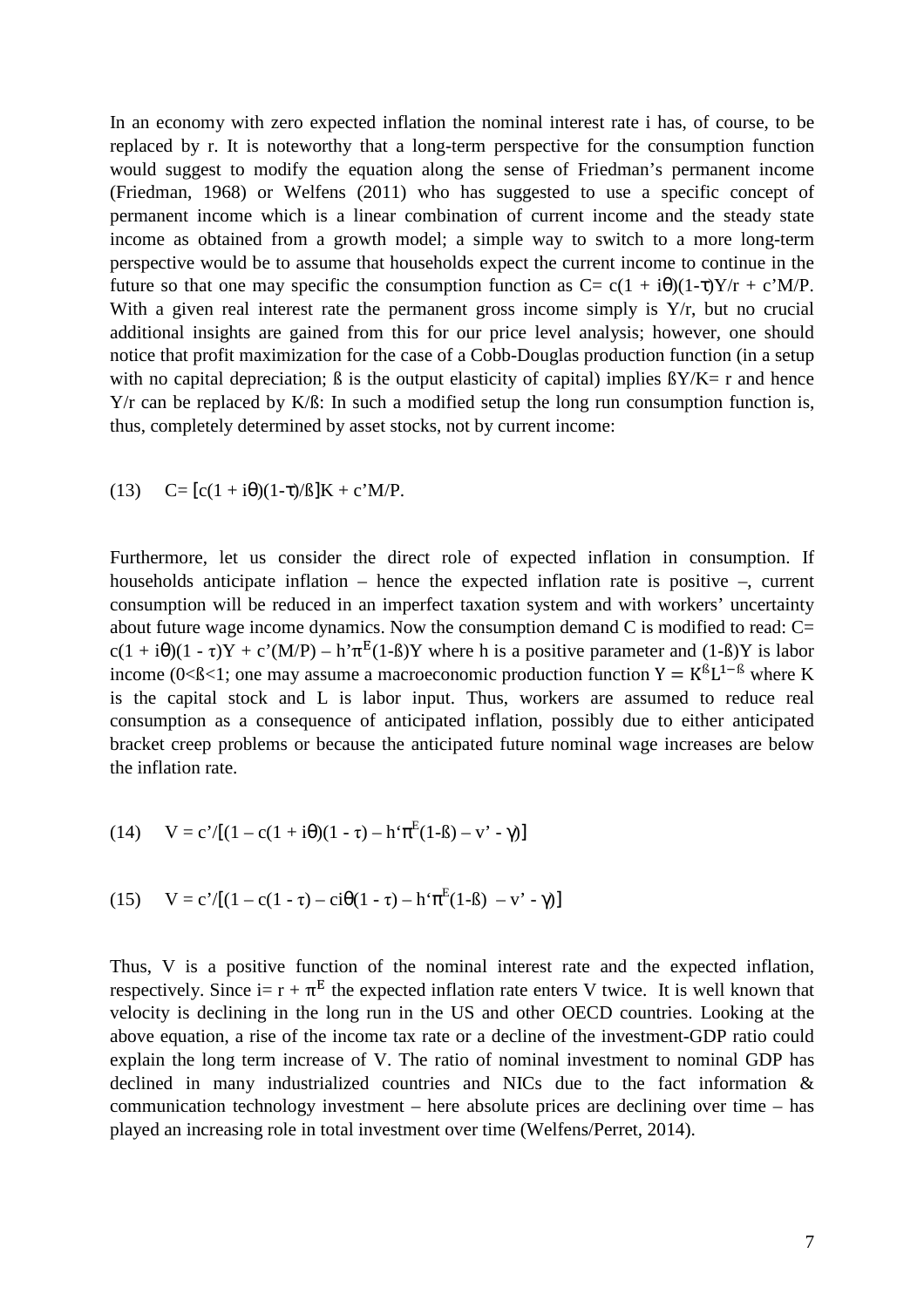### **2.1 Role of the Stock Market**

If one wants to consider the role of the stock market one will take into consideration the role of the real value of stocks (its number is equal to the number of capital units  $K$ ), namely P'K/P where P' is the stock market price index. The new consumption function reads  $C = c(1 \tau$ )Y + c'M/P + c''P'K/P. If the last two terms are reflecting the impact of real wealth A'= M/P + P'K/P we can replace c" by c'. Government bonds are not included here because of the assumption of full Ricardian equivalence. However, there is no problem to include (shortterm) bonds. The general definition of wealth – with a parameter  $\phi$  for the intensity of Ricardian equivalence is given by:

 $(16)$  A'= M/P + P'K/P +  $\phi$ B/P

Note,  $\phi$  is in the range between 0, which is full Ricardian equivalence, and 1, which is zero equivalence; the more open the economy is, the larger  $\phi$  should be – in an open economy with free trade, capital flows and international labor mobility, there will be relatively numerous opportunities to escape taxation in the home country for a least part of life time of the respective consumer. With full Ricardian equivalence we get the steady state solution for the price level:

(17) 
$$
P# = (c'M + c'P'K)/[(1 - c(1 - \tau) - i\theta(1 - \tau) - h\pi^{E}(1-\beta) - v' - \gamma)Y]
$$

Assume that portfolio investors have a desired ratio  $\Omega$  referring to the ratio of the nominal value of stocks to the stock of money. If  $P'K = \Omega M$ , we can write

(18) 
$$
P# = c'(1+\Omega)(M/Y)/(1-c(1-\tau)-i\theta(1-\tau)-h\pi^{E}(1-\beta)-v'-\gamma)
$$

Hence, we now have V as the parameter expression; government has an impact on the parameters τ and γ, while the ratio θ (debt to GDP) is endogenous so that one will have to consider that portfolio investor behavior implies that r is a positive function of θ. V can be summarized as:

(19) 
$$
V = c'(1+\Omega)/(1-c(1-\tau)-i\theta(1-\tau)-h\pi^{E}(1-\beta) - v' - \gamma)
$$

If the ratio P'K/M is falling over time, the equilibrium price level will reduce. In a portfolio perspective the desired holding of M relative to P'K or relative to Y is a negative function of the interest rate and the expected inflation rate, respectively. Thus, in an inflationary economy the desired ratio  $\Omega$  is rising so that the equilibrium price level increase will be higher than the percentage increase of M itself implies. Again, it is noteworthy that the short-term and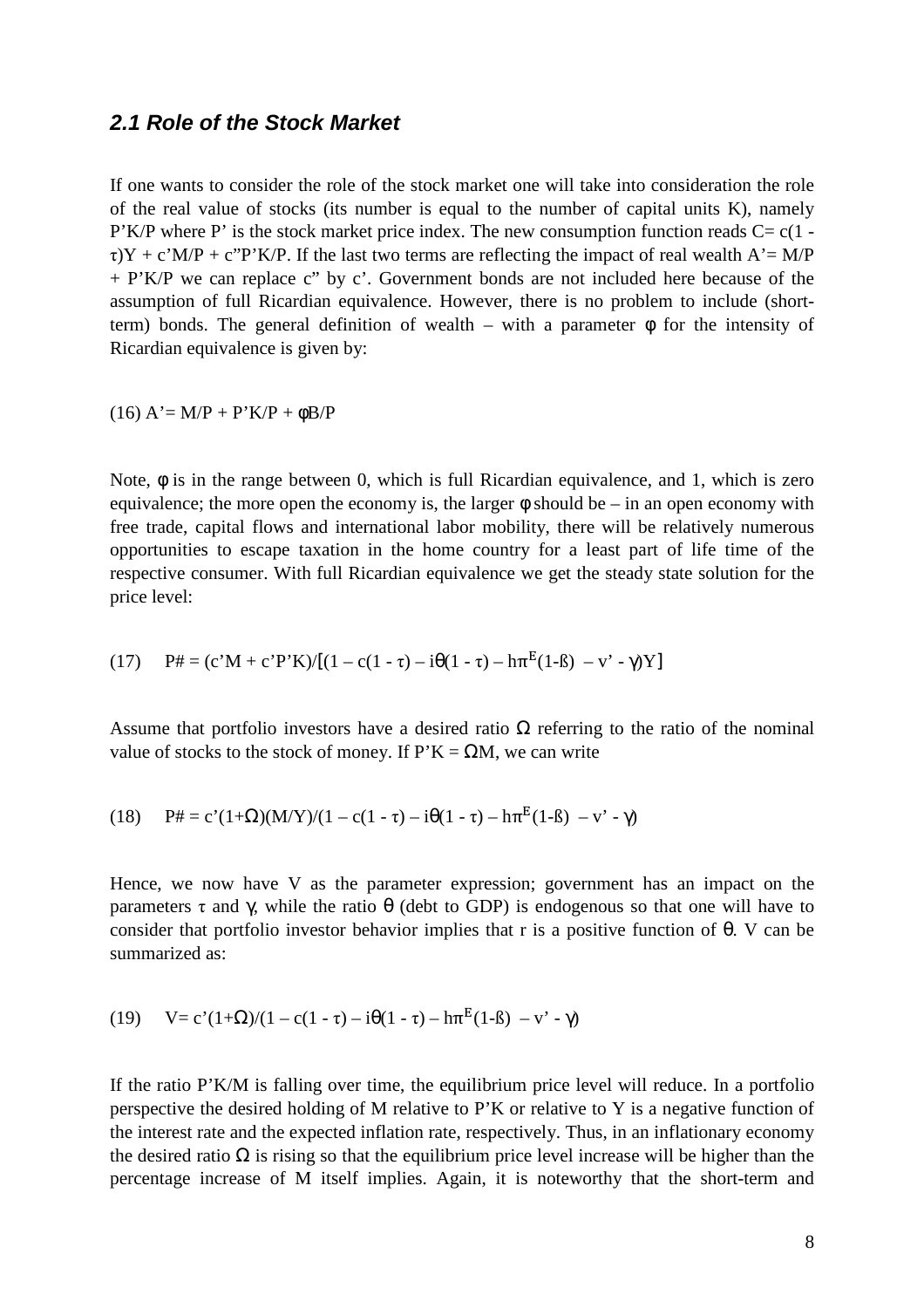medium-term adjustment dynamics can be quite different from the steady state solution and the respective implications of parameter analysis for that solution.

As regards the role of stock markets and capital accumulation, respectively, there could be a counter-effect to be considered within a modified quantity equation, and in the context of a CES function, which no longer implies fixed income shares of capital and labor, respectively. The above equation has suggested that the rise of the stock market price will raise P#, but a counter-effect will occur if output Y is a function of capital, labor and knowledge (A) where A is a positive function of the ratio of capital to output; this will be the case if there is a strong role of capital embodied technological progress. PIKETTY (2014) has emphasized that the ratio of capital to output has increased over time in the 19th century (with land playing a strong role) while it has reduced during the two world wars and the interwar period, after World War II it has increased again. Besides endogenous technological progress an autonomous progress component could also play a role. Here there is space for future additional research.

### **2.2 Open Economy with Trade and Foreign Direct Investment**

Let us consider an economy which has inward FDI and trade, but for simplicity there are no FDI outflows – at least at first: in the most simple specification. What the impact of FDI globalization is, can indeed be understood by first looking at an asymmetric FDI model and then at a symmetric model with both FDI inflows and outflows. It will be argued that FDI inflows negatively affect aggregate demand (as long as exports do not strongly react to profits accruing from subsidiaries to parent companies abroad), but positively affect the production potential so that the steady state price level is reduced by FDI inflows. If, however, there is two-way FDI the impact is less clear. One could also look at the impact of FDI and the presence of multinational companies on the adjustment speed ( $\lambda$  and  $\lambda$ ', respectively). The share of foreign investment in the capital stock of Country I is denoted by  $\alpha^*$ . It is assumed that consumption is proportionate to real national income  $Z = Y(1-\alpha * \beta)$ , namely under the assumption that there is a production function  $Y = K^{16}(AL)^{1-16}$  – with A denoting knowledge and that there is competition in goods and labor markets so that the share of capital income is ß. Ignoring the role of stocks the consumption function for the case of asymmetric FDI is given by

(20)  $C = c(1 - \tau)Z + c^*M/P$ 

It is assumed that the presence of subsidiaries from abroad raises the level of knowledge (Ao is the initial level of knowledge; v" is a positive parameter):

$$
(21) \quad A = A_0(1 + v''\alpha^*)
$$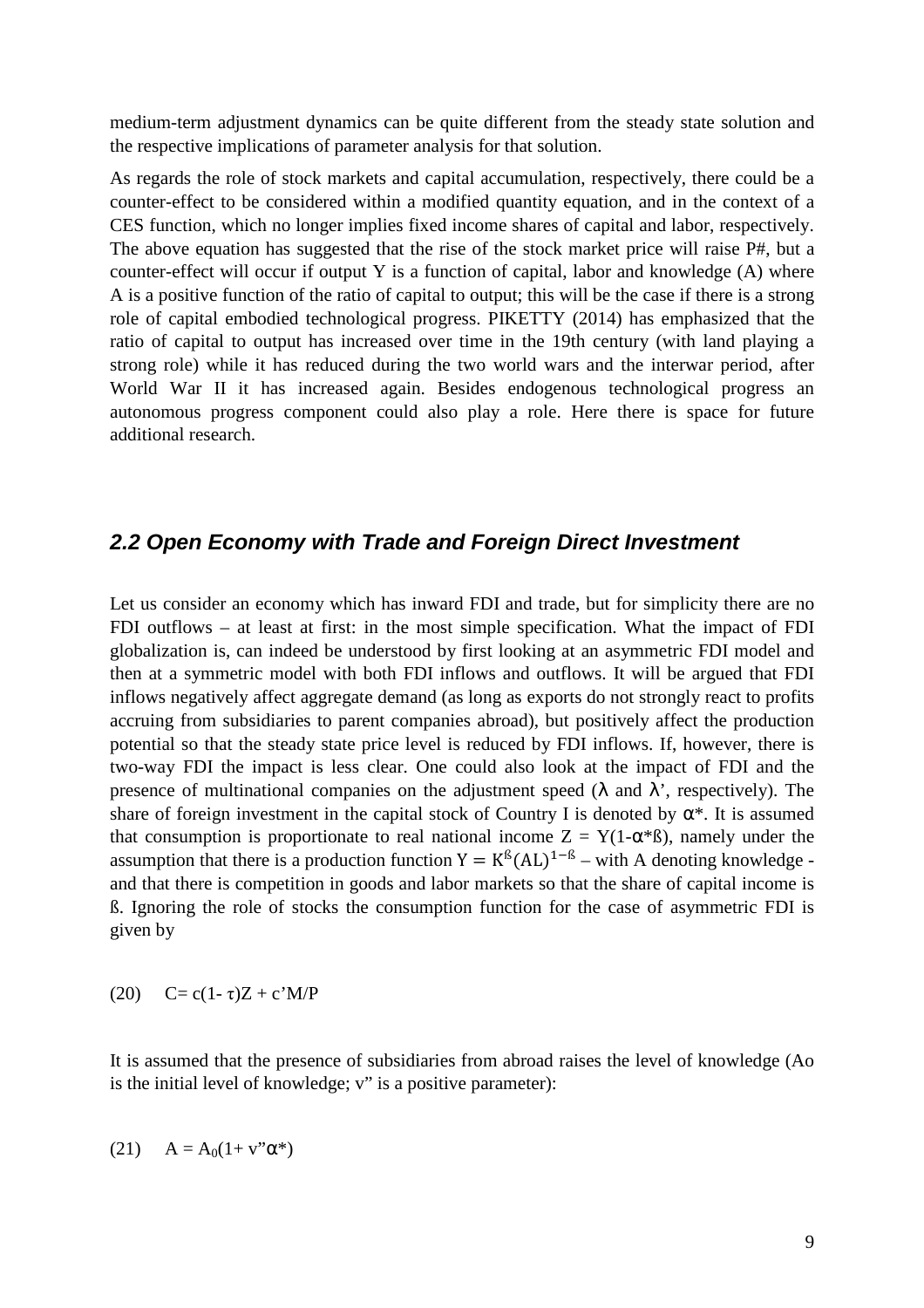It is assumed that effective output is composed of a demand effect for Y (effective output is a hybrid result of demand effects plus supply effects) plus an additional foreign supply effect related to knowledge transfer. Thus the effective supply of output is given by:

(22) 
$$
Y^s = Y(1 + v'' \alpha *)^{1-\beta}
$$

Hence supply, in logarithmic terms, is given by the approximation  $\ln Y + (1-\beta)v'' \alpha^*$ ; it has been assumed that v" $\alpha^*$  is close to zero so that  $\ln(1+x) \approx x$  can be used.

Aggregate demand in this combined FDI and trade approach will be carefully defined here. The following case of assymetric FDI – only inflows into Country I (home country) – is based on the assumption that part of profits of subsidiaries is reinvested (positive parameter v" and that x">0 expresses the impact of subsidiaries on market access in the source country of FDI, namely Country II), that exports are proportionate to  $Z^*$  and that import is proportionate to national income Z while the elasticity of import with respect to the real exchange rate  $q^* := eP^*/P$  is minus 1; the export function is specified in a rather pragmatic way, namely X=  $x(1+x'\alpha^*)Z^*/q^* = x(1+x'\alpha^*)(Y^* + \alpha^*BY/q^*)q^*$  so that the elasticity with respect to  $q^*$  is unity while  $Z^* = (Y^* + \alpha^* \beta Y / q^*)$ .

(23) 
$$
Y^{d} = c(1-\tau)(1-\alpha^{*}B)Y + c^{*}M/P + v^{*}(1+v^{*}\alpha^{*}B)Y + \gamma Y + x(1+x^{*}\alpha^{*})(Y^{*}q^{*}+\alpha^{*}BY) - j(1-\alpha^{*}B)Y
$$

Note that e is the nominal exchange rate in price notation and that a flexible exchange rate system is considered. Next, let us consider the adjustment equation for the price level in Country I (home country): Here the role of outward foreign investment (as proxied by the parameter  $\alpha^*$ ) is assumed to affect the adjustment speed where the relevant parameter  $\lambda$ " can be positive or negative.

(24) 
$$
dP/dt = \lambda(1+\lambda^{\prime\prime}\alpha^{\ast})(Y^d - Y)P = \lambda(1+\lambda^{\prime\prime}\alpha^{\ast}) [c(1-\tau)(1-\alpha^{\ast}\beta)Y + c^{\prime}M/P + v^{\prime}(1+v^{\prime\prime}\alpha^{\ast}\beta)Y + \gamma Y + x(1+x^{\prime}\alpha^{\ast})(Y^{\ast}q^{\ast} + \alpha^{\ast}\beta Y) - j(1-\alpha^{\ast}\beta)Y - Y]P
$$

The steady state price level  $P#$  is given by:

(25) P#=[(c'+x(1+x'α\*)Y\*eP\*)]/[(1-c(1- τ)(1-α\*ß)- v'(1+ v"α\*ß) -γ+j(1-α\*ß) – xx'α ∗ ) ß]Y

The numerator's expression indicates that from the export side the price level will be raised and this is a new insight obtained here, however, in a broader model the nominal exchange rate will be endogenous and one cannot rule out that there will be a nominal appreciation of the currency in the presence of foreign investors. Interestingly, BLANCHARD/MATSCHKE (2014) have presented empirical evidence on US multinational companies impact on host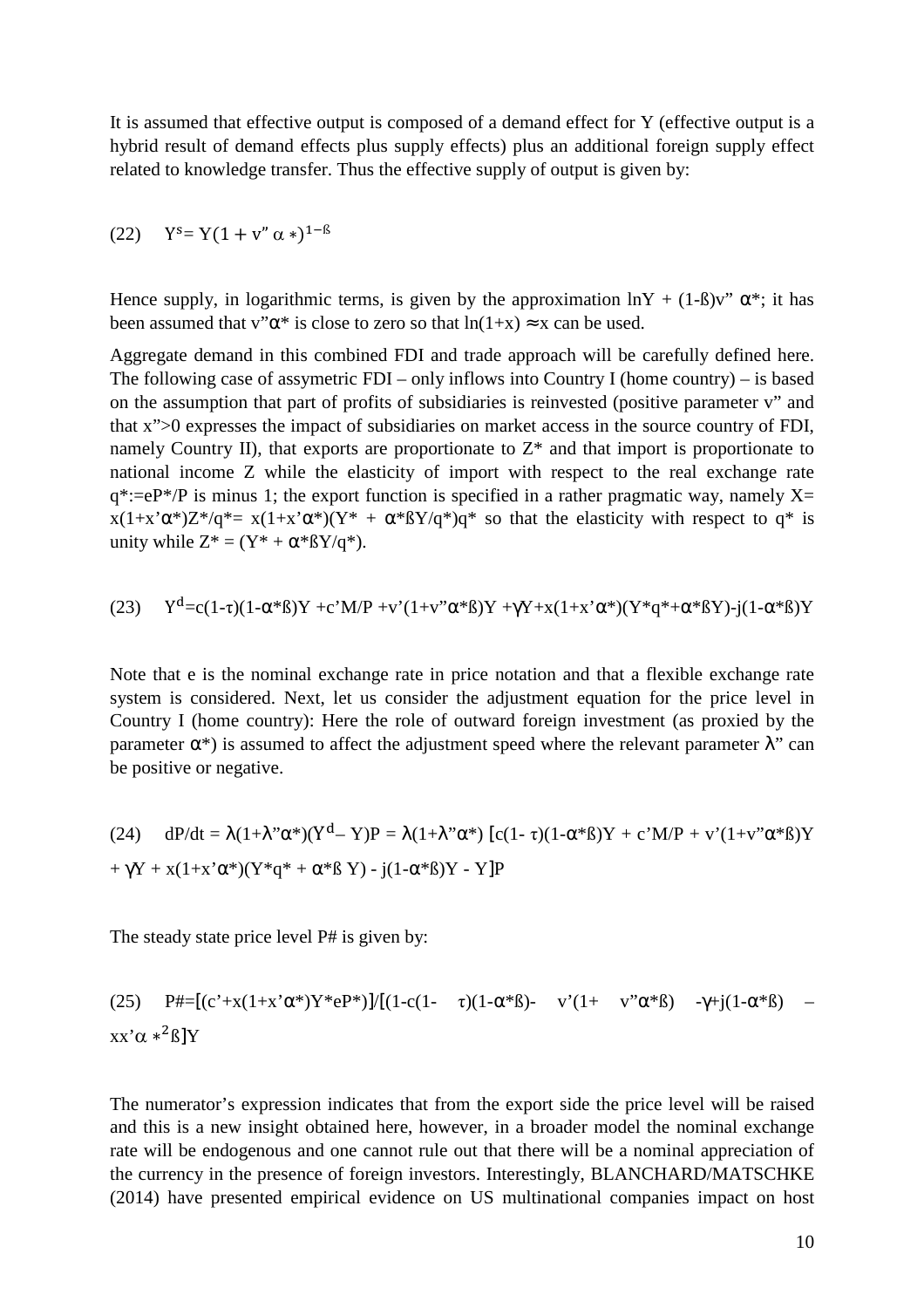countries' US market access; obviously the presence of US affiliates abroad creates back home intensive lobbying for getting better access to the US market.

The effect of foreign investment on the price level concerns the adjustment speed on the one hand, on the other hand the numerator expression of  $P#$  is affected and there are three terms in the numerator of the steady state equation:

- a negative consumption effect which dampens  $P#$
- a positive investment effect which raises P#
- a positive import effect which dampens  $P#$

Let us consider the combined effects in the denominator:

(26) 
$$
c(1 - \tau)\alpha * B - v'v''\alpha * B + jj''\alpha * -j\alpha * B - jj''\alpha *^2 = \alpha * (c(1 - \tau)B + jj'' - j(B + j'' \alpha^*) - v'v''B)
$$

This expression exceeds zero and thus will reduce the steady state price level P# if

(26') 
$$
c(1-\tau) > v'v + j(1+j''\beta(\alpha^*-1))
$$

Government has an impact on this condition through the income tax rate. The impact of economic globalization as summarized by the paramaters v, j", j and  $\alpha^*$  is ambiguous. To the extent that globalization should reduce the income tax rate, the probability that the sign  $>$  will hold is reinforced. If the second right-hand term is close to zero and the the reinvestment effect of FDI inflows (v) is relatively small, globalization will dampen the price level and this naturally implies a nominal appreciation for the case of a small open economy. Foreign GDP has a positive impact on  $P#$  through exports as have  $P^*$  and the nominal exchange rate. However, the arbitrage equation  $P = eP^*$  implies that for a given foreign price level a decline of P will go along with a fall of the nominal exchange rate (in price notation).

Finally, let us look at two-way foreign direct investment. Thus the home economy is not only a host country of FDI, but it also has outward FDI, and outward FDI are assumed to generate better access of exporters to Country II, so that we have to consider the following definitions ( $\alpha$  is the share of the foreign capital stock K\* owned by investors from Country I,  $\beta^*$  is the share of capital income in foreign GDP):

$$
(27) \quad Z = (1-\alpha^*B)Y + \alpha B^*q^*Y^*;
$$

$$
(28) \quad Z^* = Y^*(1-\alpha\beta^*) + \alpha^* \beta Y/q^*
$$

The consumption function is given by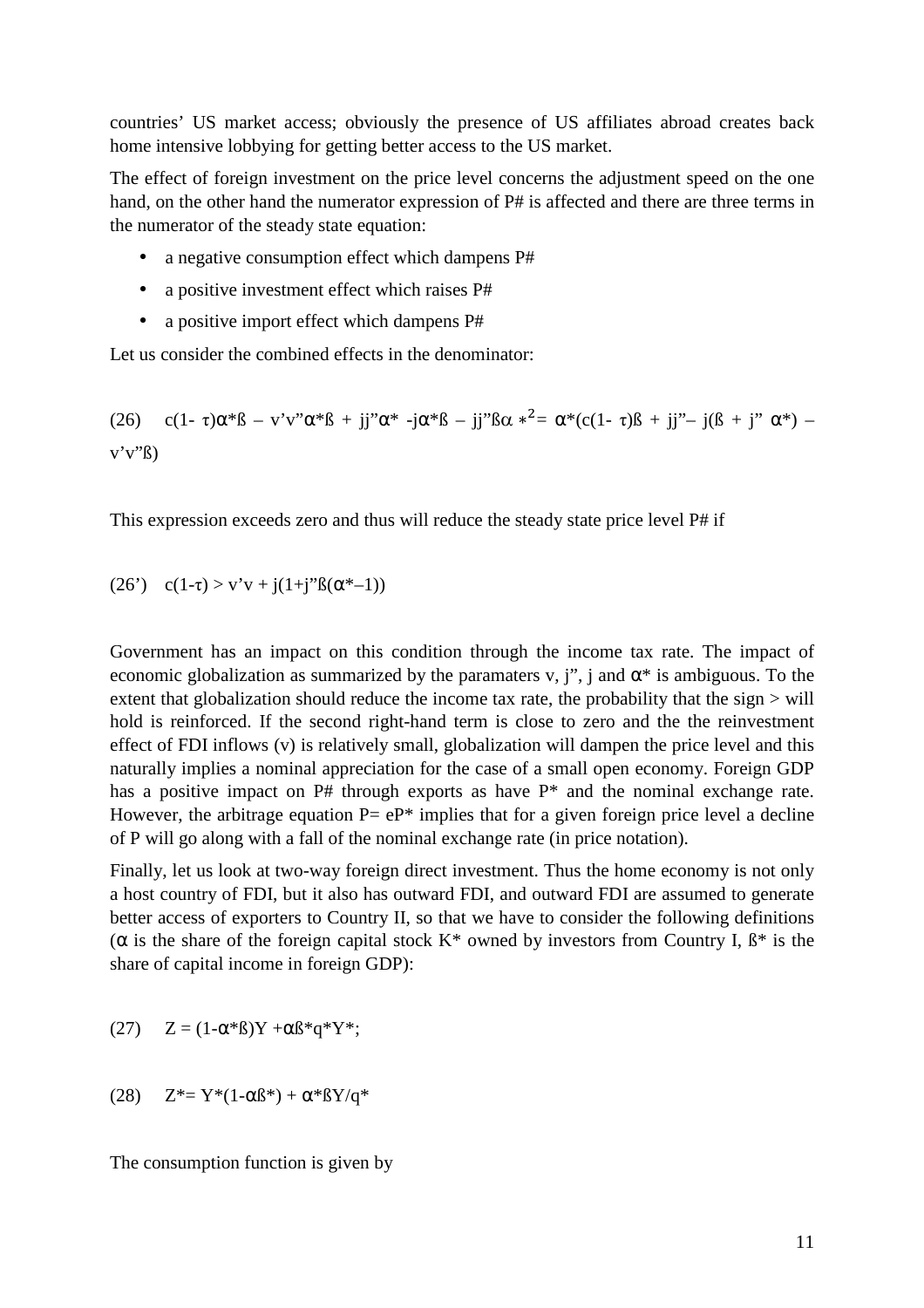#### (29)  $C = c(1 - \tau) [(1 - \alpha * \beta)Y + \alpha \beta * \alpha * Y^*] + c'M/P$

The price adjustment function is given under the additional assumptions that the adjustment speed is influenced by both  $\alpha^*$  and  $\alpha$  (see the parameter w) and that supply effective supply can be written as  $\sigma Y$  where  $\sigma$  is capacity utilization which depends on $\alpha^*$ . Here, the idea is that the presence of foreign investors reinforce the quality of company governance so that  $\sigma$  is raised, namely on the basis of the formula  $\sigma = \sigma'(1+\sigma''\alpha^*)$  where  $\sigma''$  is a positive parameter and  $\sigma'$  (in the interval 0,1) is the average capacity utilization typical for an economy without FDI inflows. Hence we can write

(30) 
$$
dP/dt = \lambda(1 + \lambda''\alpha^* + \psi\alpha) (Y^d - \sigma'(1 + \sigma''\alpha^*)Y) = \lambda(1 + \lambda''\alpha^* + \psi\alpha)P[c(1 - \tau)(1 - \alpha^*B)Y + c'M/P + v'(1 + v''\alpha^*B)Y + \gamma Y + x(1 + x'\alpha^*)(Y^*(1 - \alpha^*)eP^* / P + \alpha^*B Y) - j((1 - \alpha^*B)Y + \alpha^*Y^*eP^* / P) - \sigma'(1 + \sigma''\alpha^*)Y]P
$$

Note that a potential source country market access effect of outward FDI flows will be ignored here for the sake of simplicity.

Thus, the steady state solution is given by

(31) P#   
\n
$$
= \frac{[c'M + x(1 + x'\alpha *)Y * (1 - \alpha\beta *)eP * - j\alpha\beta * Y * eP *]}{Y[(c(1-\tau)-j)(1-\alpha * \beta)+v'(1+v''\alpha * \beta)+\gamma+x(1+x'\alpha *)\alpha * \beta - \sigma'(1+\sigma''\alpha *)]}
$$

The denominator has several terms with  $\alpha$  and  $\alpha^*$ , respectively, that effectively stand for FDI globalization:

As regards the denominator it is assumed that  $c(1 - \tau) > j$ . The impact of trade and FDI in the denominator are summarized in the remaining terms and the denominator is raised by these terms if  $(c(1 - \tau) - j)(1 - \alpha * \beta) + v'(1 + v''\alpha * \beta) + \gamma + x(1 + x'\alpha *)\alpha * \beta >$ σ'(1 + σ"α ∗); if this is the case and the numerator is reduced by the combined impact of trade and FDI the steady state price level is reduced by economic globalization.

Note that  $\sigma$  could be specified (with n, n' and n'' representing positive parameters) as a sinus function  $n + n'sin(n''y')$  – with the parameters n, n' and n'' determined by some exogenous dynamics – so that there will be output cycles in the steady state. With a sinus function adequately specified, there could be temporary inflation and temporary deflation over time, but the average inflation rate would be zero.

The approach presented here has not explicitly looked into the role of loans given by banks to companies. Such macrofinance aspects could be a future extension of research.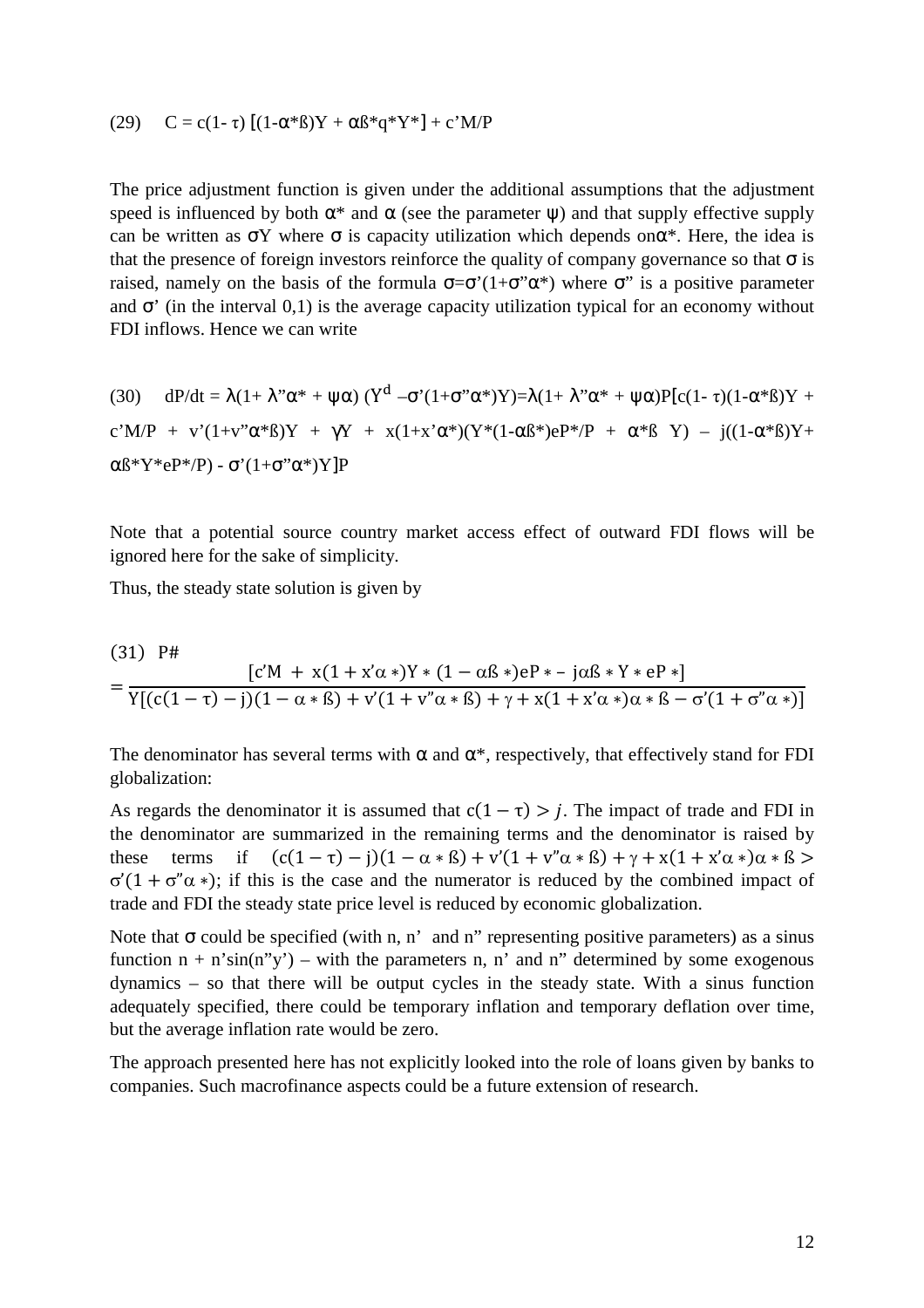### **3. Policy Conclusions**

It has been shown that the quantity equation can be derived within a rather simple approach for both the case of a closed economy and an open economy. Not only for central it is important that one now can better understand the role of velocity and the various parameters identified here. Interestingly, fiscal policy – through the income tax rate – has an impact on V and this is a new critical insight. This suggests that there is an additional dimension for adequate cooperation between government setting the income tax rate and the central bank.

It should be noted that both inward and outward FDI have an important impact on both the adjustment speed of the price level (and inflation in the presence of inflationary expectations) and the steady state value of the price level (and inflation in the presence of inflationatory expectations. The approach presented allows in a fruitful way to get a better understanding of the links between globalization and price level dynamics and inflations dynamics, respectively.

The next step naturally will be to look into the empirical evidence on price level dynamics. It will be useful to make a distinction between three groups: Countries that are more or less only an FDI host country; or more or less only an FDI source country; and a third group where one finds both inward FDI and outward FDI. The effect of changes of the income tax rate on the price level also should be analyzed in an empirical context.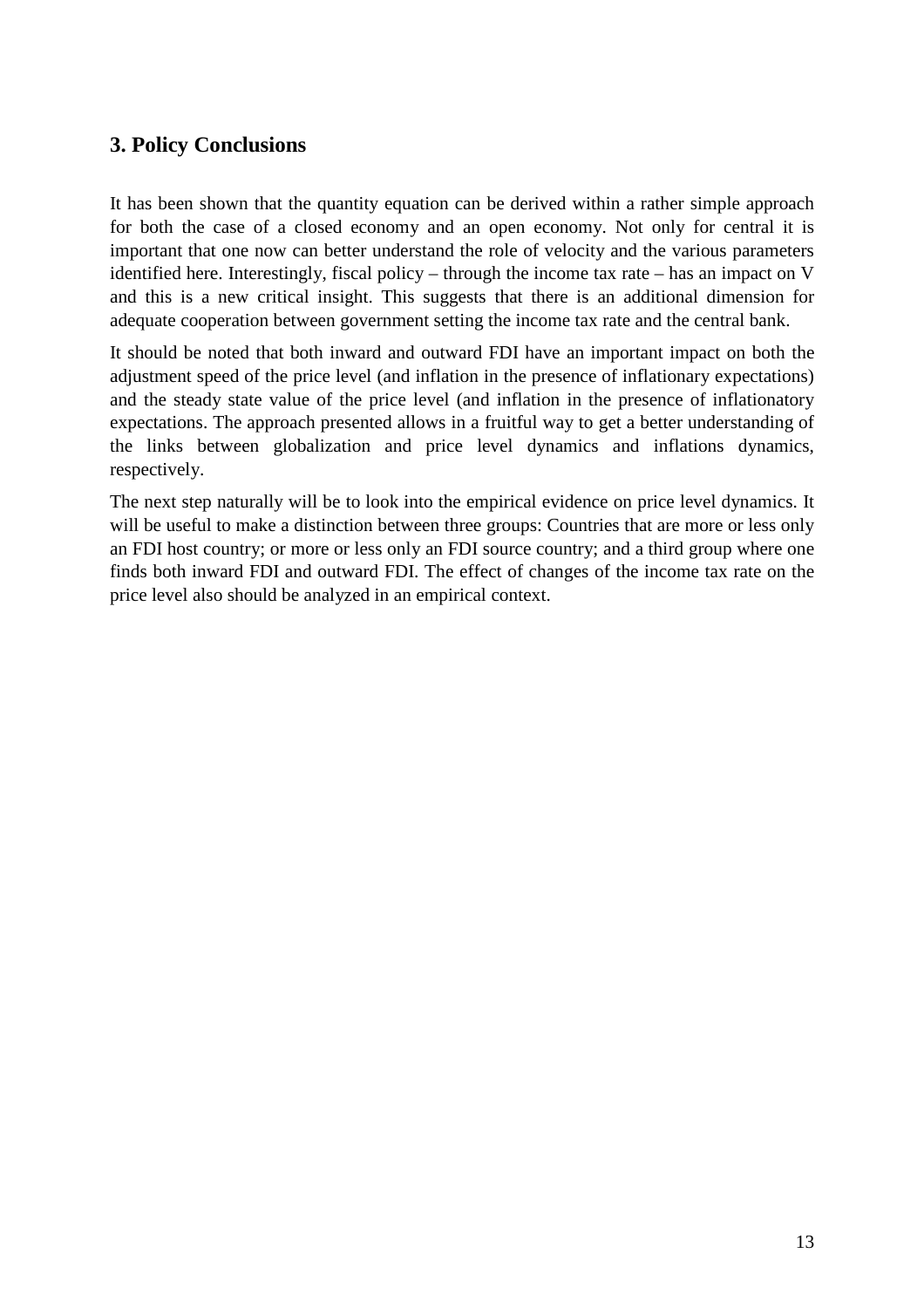# **Appendix: Supply-side View on the Quantity Equation: Simple Monetary Growth Model**

It is assumed that real money balances  $\left(\frac{M}{p}\right)$  $\frac{\sqrt{1}}{P}$  are an input factor so that output is given by:

- I.)  $Y = \left(\frac{M}{P}\right)$  $\beta'$  $K^{\beta}(AL)^{1-\beta-\beta'}$
- II.)  $S = s(1 τ)Y$
- III.)  $S = \frac{dk}{dt} + \delta K \rightarrow K = \frac{S}{\delta}$ <u>dK</u> <u>dt</u> @

If there is no net accumulation of capital,  $\frac{dK}{dS} = 0$ , we obtain  $K = S/\delta$ , hence

IV.) 
$$
Y = \left(\frac{M}{P}\right)^{\beta'} (K)^{\beta} (AL)^{1-\beta-\beta'}
$$
  
\nV.) 
$$
Y = \left(\frac{M}{P}\right)^{\beta'} \left(\frac{S}{\delta}\right)^{\beta} (AL)^{1-\beta-\beta'}
$$
  
\nVI.) 
$$
Y = \left(\frac{M}{P}\right)^{\beta'} \left(\frac{s(1-\tau)Y}{\delta}\right)^{\beta} (AL)^{1-\beta-\beta'}
$$

Rearranging to have y' on the left-hand side gives with  $m' \coloneqq \frac{M}{(4)}$ (AL)

VII.) 
$$
\frac{Y}{AL} = \left(\frac{\frac{M}{P}}{AL}\right)^{\beta'} \left(\frac{s(1-\tau)Y}{\delta AL}\right)^{\beta}
$$
  
VIII.) 
$$
(y')^{1-\beta} = \left(\frac{m'}{P}\right)^{\beta'} \left(\frac{s(1-\tau)}{\delta}\right)^{\beta}
$$
  
IX.) 
$$
y' = \left(\frac{m'}{P}\right)^{\frac{\beta'}{1-\beta}} \left(\frac{s(1-\tau)}{\delta}\right)^{\frac{\beta}{1-\beta}}
$$

Assuming  $\tau$  to be rather small we can use the approximation ln(1 –  $\tau$ ) ≈ – $\tau$ :

X.) ln y' = 
$$
\frac{β'}{1-β}
$$
 (ln m' - ln p) +  $\frac{β}{1-β}$  (ln s - τ - ln δ)  
\nXI.) ln P = ln m' -  $\frac{1-β}{β'}$  ln y' -  $\frac{β}{β'}$  (ln s - τ - ln δ)

If  $\beta' = (1 - \beta)$  we have  $\frac{d\ln P}{d\ln(M/P)} = 1$  which corresponds to the case of the traditional quantity equation. Equation XI shows that the relative money supply m´ positively effects the long run equilibrium price level while y´ has a negative impact on the price level; it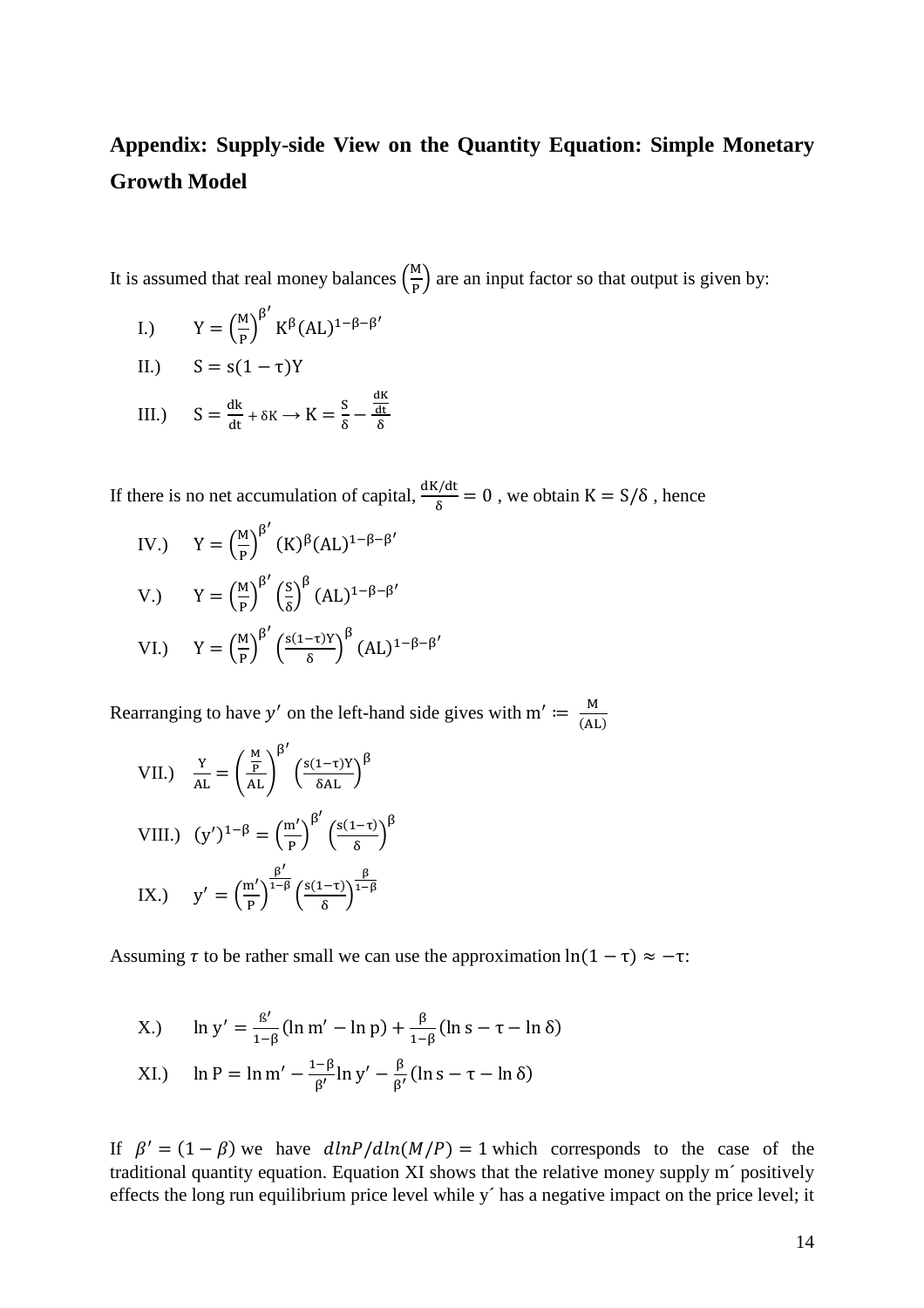is noteworthy that the income tax rate has a positive effect on the long run equilibrium price level. Compared to the approach based on excess demand the sign for the income tax rate is different so that the empirical analysis can help identifying whether the supply-side approach is relevant or the demand-side approach. It should be noted here that real money balances enter the production function as positive external effect of households' holding of money (WELFENS, 2011) so that the traditional money market equilibrium equation  $M/P =$  $(hY/h'i)$  can be used  $(h > 0, h' > 0)$ ; in the absence of inflation the nominal interest i would be equal to the real interest rate r.

For the special case that the output elasticity (ß') of real money balances is equal to 1-ß, from the monetary growth model developed in WELFENS (2011) we obtain the equation:

XII.) 
$$
Y = \left(\frac{M}{P}\right) \left(\frac{s(1-\tau)}{\delta}\right)^{\frac{\beta}{1-\beta}}
$$

Hence we can define

$$
XIII.) \quad V^{''} := \left(\frac{s(1-\tau)}{\delta}\right)^{\frac{\beta}{1-\beta}}
$$

From this perspective velocity is now a parameter largely determined from the supply-side of the economy – see the parameter  $\beta$  -, the savings rate and the income tax rate. A rise of the income tax rate will raise the equilibrium price level. The long-term perspective obtained from the growth model thus is somewhat different from the demand side price adjustment equation presented earlier. Where is inflation? Or, how should we introduce it in a supply-side perspective. In a supply-side approach the easiest way to accommodate inflation and the respective inflationary expectations is to assume that the output elasticity of real money balances, and possibly also of capital, is directly reduced by the inflation rate  $\pi$ . A potential straightforward specification that takes into account the fact that inflation reduces the productivity of real money balances and real capital is thus

XIV.) 
$$
Y = \left(\frac{M}{P}\right)^{\beta - \epsilon' \pi} K^{\beta - \epsilon \pi} (AL)^{1 - \beta - \beta'}
$$

where  $\varepsilon$  and  $\varepsilon'$  are positive parameters and could indeed represent the impact of the enhanced output variance and the associated inefficiencies in an inflationary environment. The assumption here is that the output elasticity of AL is not affected by inflation, specifically, it is not raised. The production function is no longer homogeneous. Without going into further detail – the inflation dynamics in a supply-side perspective is analyzed in a different contribution (WELFENS, 2014b) - one may point out that the supply-side perspective, in the context of a macroeconomic production function with real money balances as an input, also allows to derive a specific form of the quantity equation; and it could be interesting to consider the special case that  $V=V'$ . One might also want to consider that the savings function is affected by inflation – to the extent that capital is a good hedge against the erosion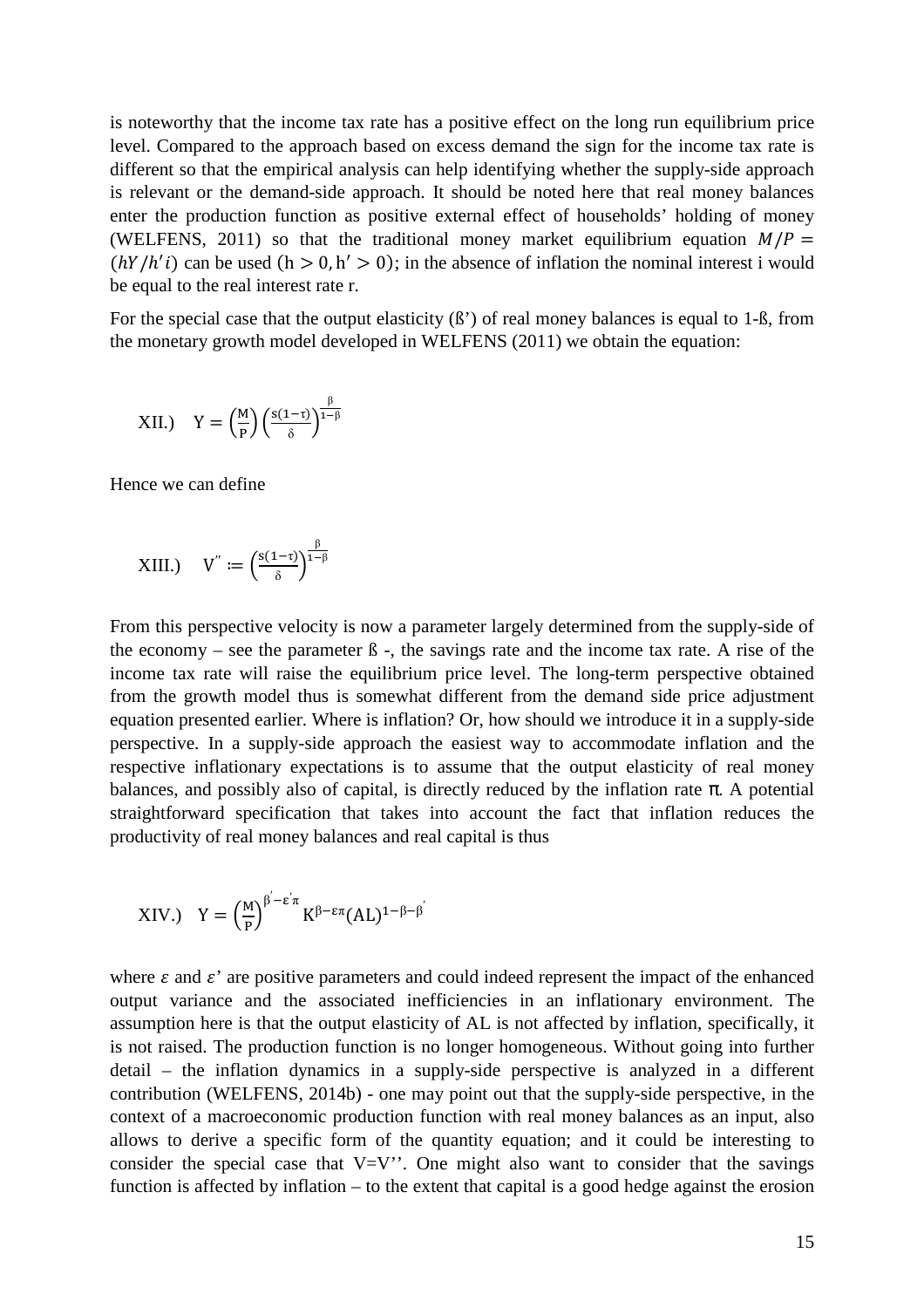of real wealth one may specify  $S = s(1-\tau)Y + s'\pi$  where s' is a positive parameter; this should be an adequate specification for modest inflation and it should be noted that the parameter s' summarizes both the effect of a pressure for raising savings - as inflation reduces real wealth through the inflation tax on real money balances – and the fact that inflation reinforces the wish of households to invest in physical capital, considered to be a rather good hedge against inflation. With rather high inflation rates, the parameter s' might become negative and a modified specification of the savings function could take this into account.